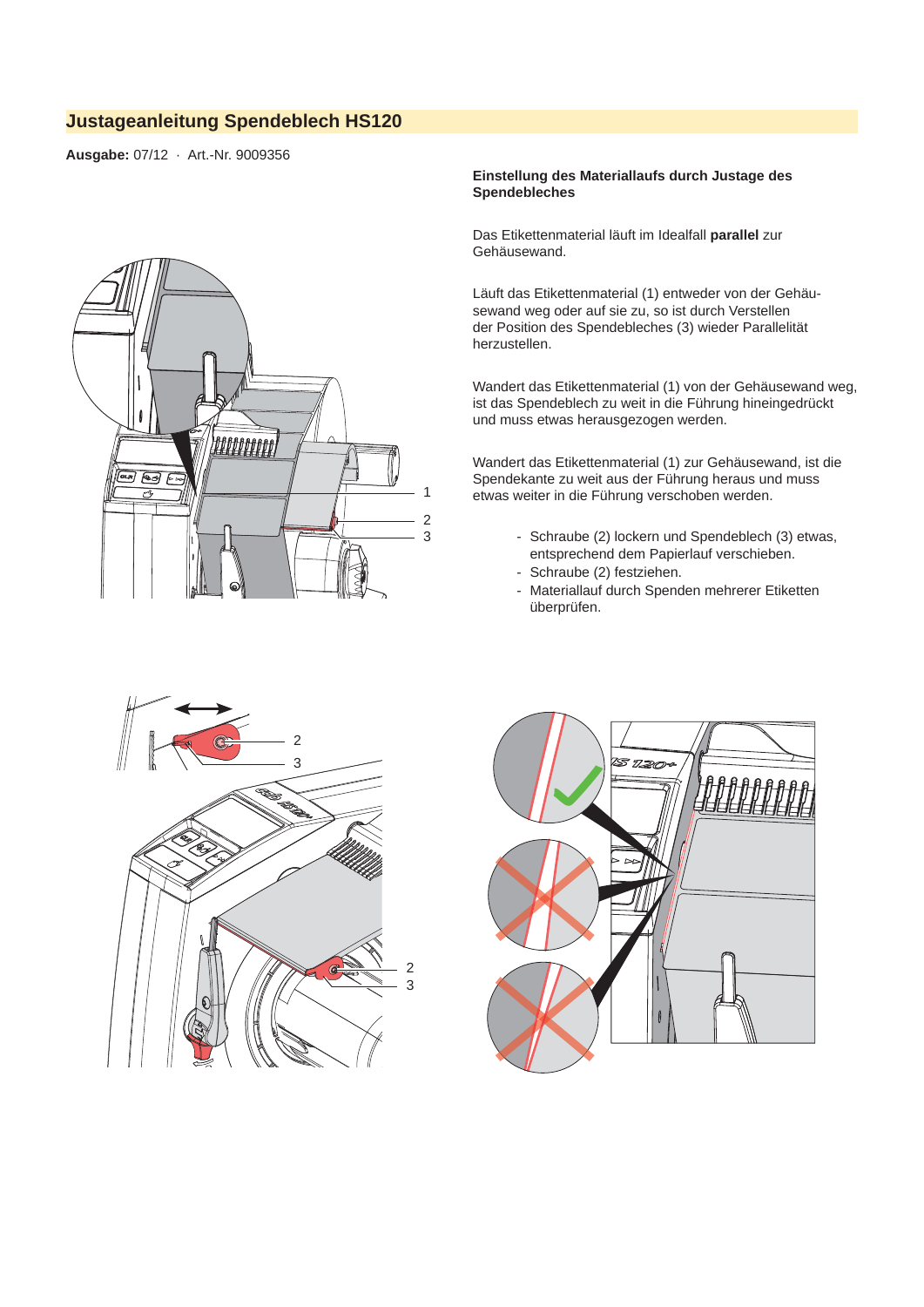## **Adjusting Instruction Dispens Plate HS120**

**Edition:** 07/12 · Part.-No. 9009356



**Adjusting the material run with changing the dispense plate**

The label material must run **parallel** to the chassis.

Does the material (1) move to the the chassis or far away from the chassis so you can redress the parallelism with changing the position of the dispense plate (3).

Moved the material run (1) far away from the chassis so is the dispense plate to deep into the guiding and must be more out.

Moved the material run (1) to the chassis so is the dispense plate to much out of the guiding and must be more in.

- Loosen screw (2) land move the dispense plate (3) a little bit like the material run.
- Tighten screw (2) .
- Dispense of several labels to test the material run.